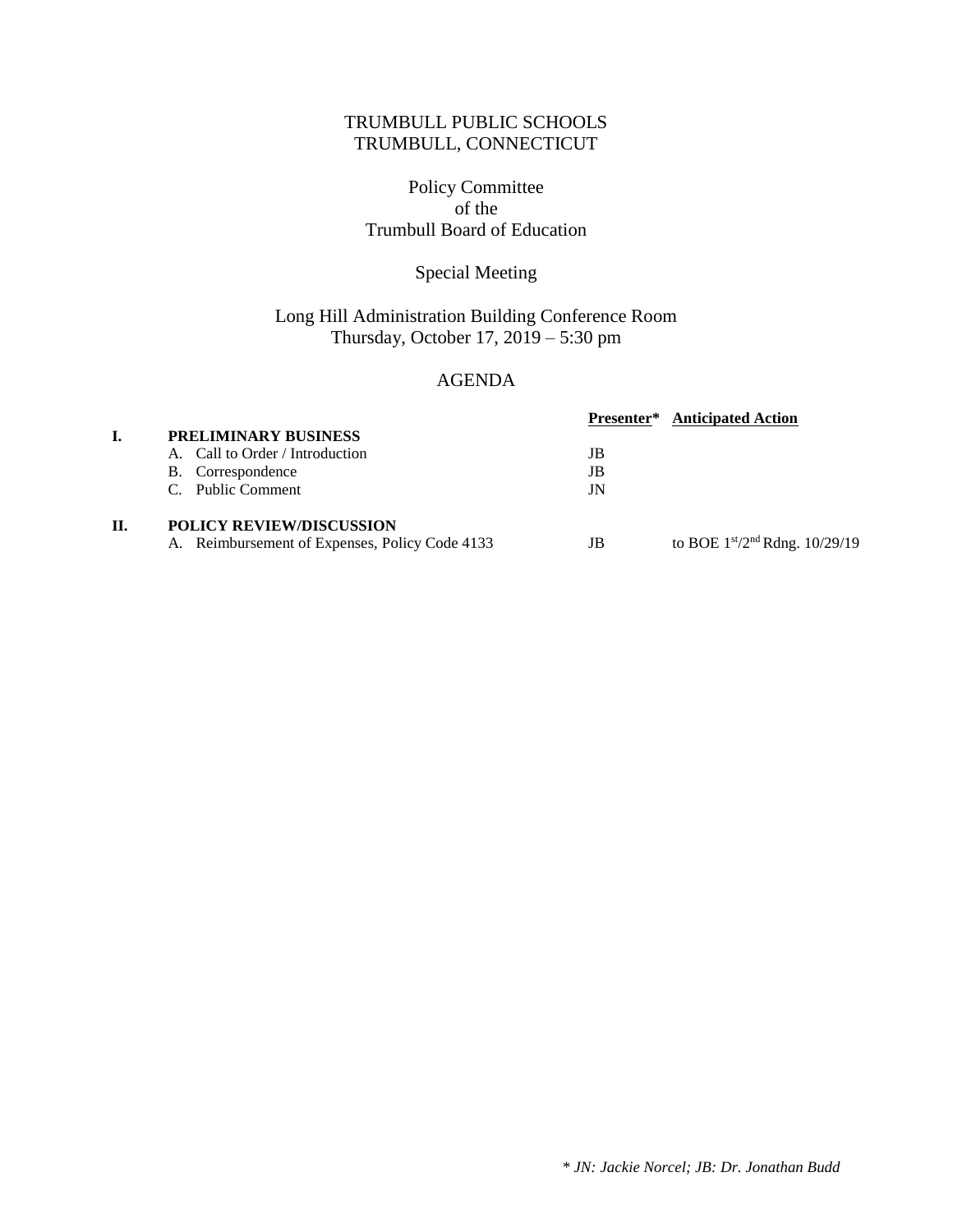#### **9131/Policy Committee Appendix A**

## **POLICY OVERVIEW FORM**

| Policy Title: Reimbursement of Expenses for Approved Travel and Conference Attendance                                                    |          |  |
|------------------------------------------------------------------------------------------------------------------------------------------|----------|--|
| Section: 4000 Category: Personnel - Certified and Non-Certified Code: 4133                                                               |          |  |
| New:<br><b>Example 3</b> Revision: <u>X</u>                                                                                              |          |  |
| Initiated by: ____ Jonathan S. Budd, Ph.D., Asst. Super. of Curriculum, Instruction, & Assessments                                       |          |  |
| Phone No.: (203) 452-4336 Email: jbudd@trumbullps.org                                                                                    |          |  |
| Need for New Policy/Revision: This policy, last revised in 2000, has been updated to reflect best                                        |          |  |
| practices for expense reimbursement, as applied to scenarios frequent to staff.                                                          |          |  |
|                                                                                                                                          |          |  |
|                                                                                                                                          |          |  |
|                                                                                                                                          |          |  |
|                                                                                                                                          |          |  |
|                                                                                                                                          |          |  |
| <b>Summary of Actions Required by New Policy/Revision:</b> See above.                                                                    |          |  |
|                                                                                                                                          |          |  |
|                                                                                                                                          |          |  |
|                                                                                                                                          |          |  |
|                                                                                                                                          |          |  |
|                                                                                                                                          |          |  |
|                                                                                                                                          |          |  |
| Please complete this form and send to the Office of the Superintendent, Trumbull Public Schools, 6254<br>Main Street, Trumbull, CT 06611 |          |  |
| <b>Office Use Only</b>                                                                                                                   | Approval |  |
| Superintendent: Date: Date:                                                                                                              |          |  |
|                                                                                                                                          |          |  |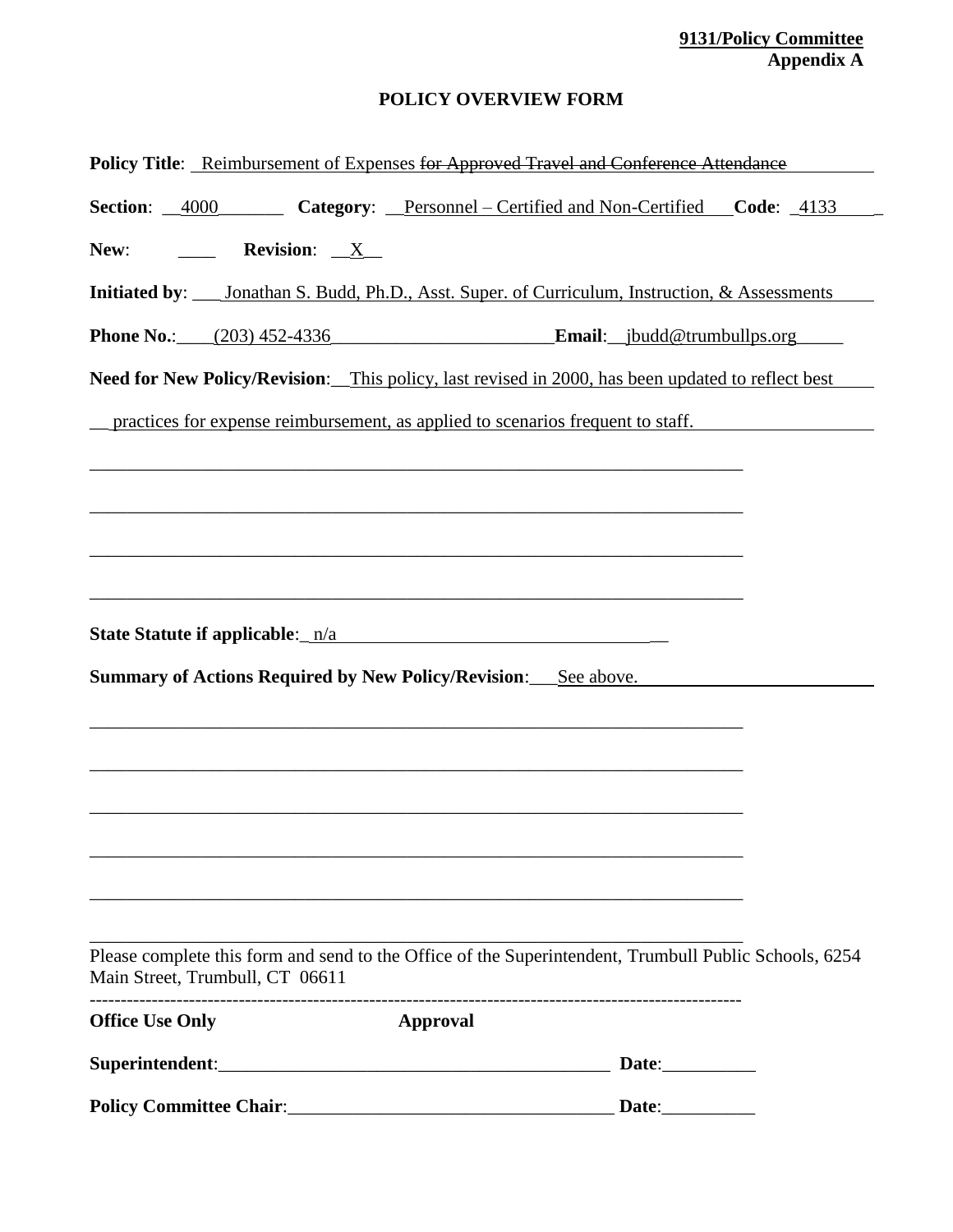TRUMBULL PUBLIC SCHOOLS BOARD OF EDUCATION POLICY MANUAL

SECTION: **4000** CATEGORY: **Personnel – Certified and Non-Certified** POLICY CODE: **4133/Reimbursement of Expenses for Approved Travel/Conferences**

### **REIMBURSEMENT OF EXPENSES FOR APPROVED TRAVEL AND CONFERENCE ATTENDANCE**

# **Policy Statement**

Staff will be reimbursed for all reasonable expenses incurred through attendance at approved professional and work-related activities as set forth in the policy regulations.

Employees will be reimbursed for expenses incurred as part of their work-related responsibilities based on the Regulations of this policy. This Policy and its Regulations apply to all funding sources related to the Board of Education, including, but not limited to, the Board of Education budget, all grants received by the Board of Education, and special revenue (205) accounts.

> Adopted: 6/13/1988 Revised: 8/1/2000, ?/?/2019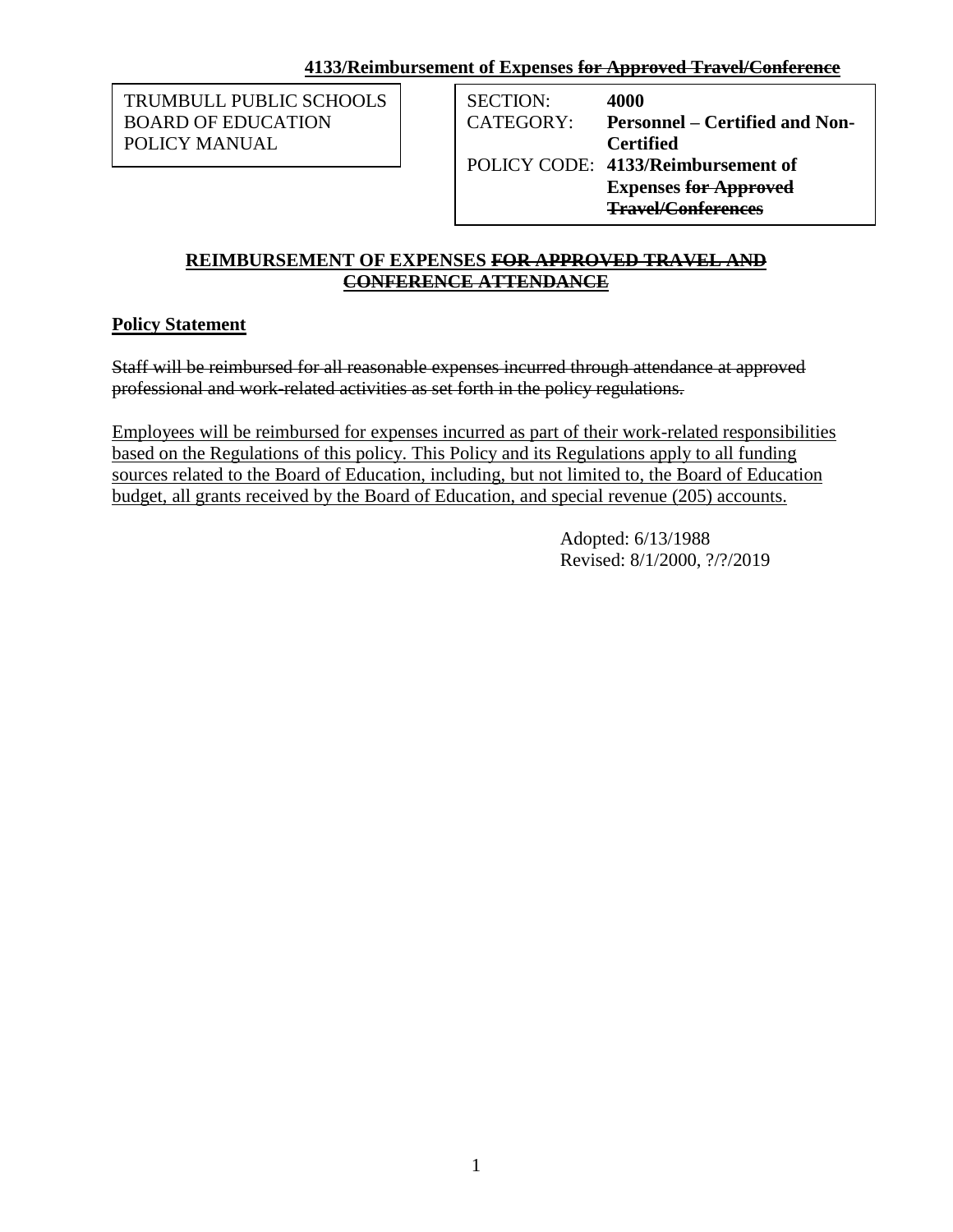# **Regulations**

I. Expenses Associated with Professional Day Leave

Request for Authorization to Attend Conferences or Workshops

- 1. Notification of request
- Staff members planning to participate in out-of-district workshops or conferences are required to complete and submit the Request to Attend Conferences or Workshops form (Appendix A) to the Director of Curriculum at least one week prior to the date of the activity.
- 2. Procedure for Approval
- The request must be approved by the immediate supervisor and building administrator of the staff member prior to submission to the Director of Curriculum at least one week before the activity.
- 3. Funding
- Funding sources must be identified by account number. If funds are requested from the district-wide staff development account, the request must be approved by the Associate for Staff Development.
- 4. Substitute Coverage
- The individual staff member is responsible for notifying the Personnel Department that substitute coverage will be required.
- 5. CEU Credits
- If the conference/workshop presenter is not a CEU provider and the staff member wishes to receive CEU Equivalent Credits, the staff member is responsible for filing the appropriate forms with the Personnel Office prior to participating in the activity.
- 6. Reimbursement for Workshop/Conference Expenses
- At the completion of the workshop/conference, requests for reimbursement, accompanied by appropriate receipts, must be submitted to the person(s) who approved the request.
- A. General Pre-Approval Process
	- 1. Employees seeking reimbursement of expenses associated with any professional day leave from the District must document all such proposed expenses on the Request for Professional Day Leave form developed by the Assistant Superintendent.
	- 2. The form, with all relevant documentation, should be submitted to the Office of the Assistant Superintendent as far in advance of the requested professional day leave as possible, and no later than one week prior to the requested professional day leave, with approvals in advance from the relevant principal/supervisor of the employee.
	- 3. Each proposed expense listed on the Request for Professional Day Leave form should be associated with a Board of Education budget line item account number, or other account number, supplied by the relevant principal/supervisor or by the Assistant Superintendent.
- B. General Limitation on Expenses
	- Reimbursements for Employees

Reimbursements may be submitted for the attending employee only (costs for attending spouses are not reimbursable).

All expenses for which reimbursement is sought must relate directly to, and be submitted by, the applicable employee of the Board. Expenses for non-Board employees are not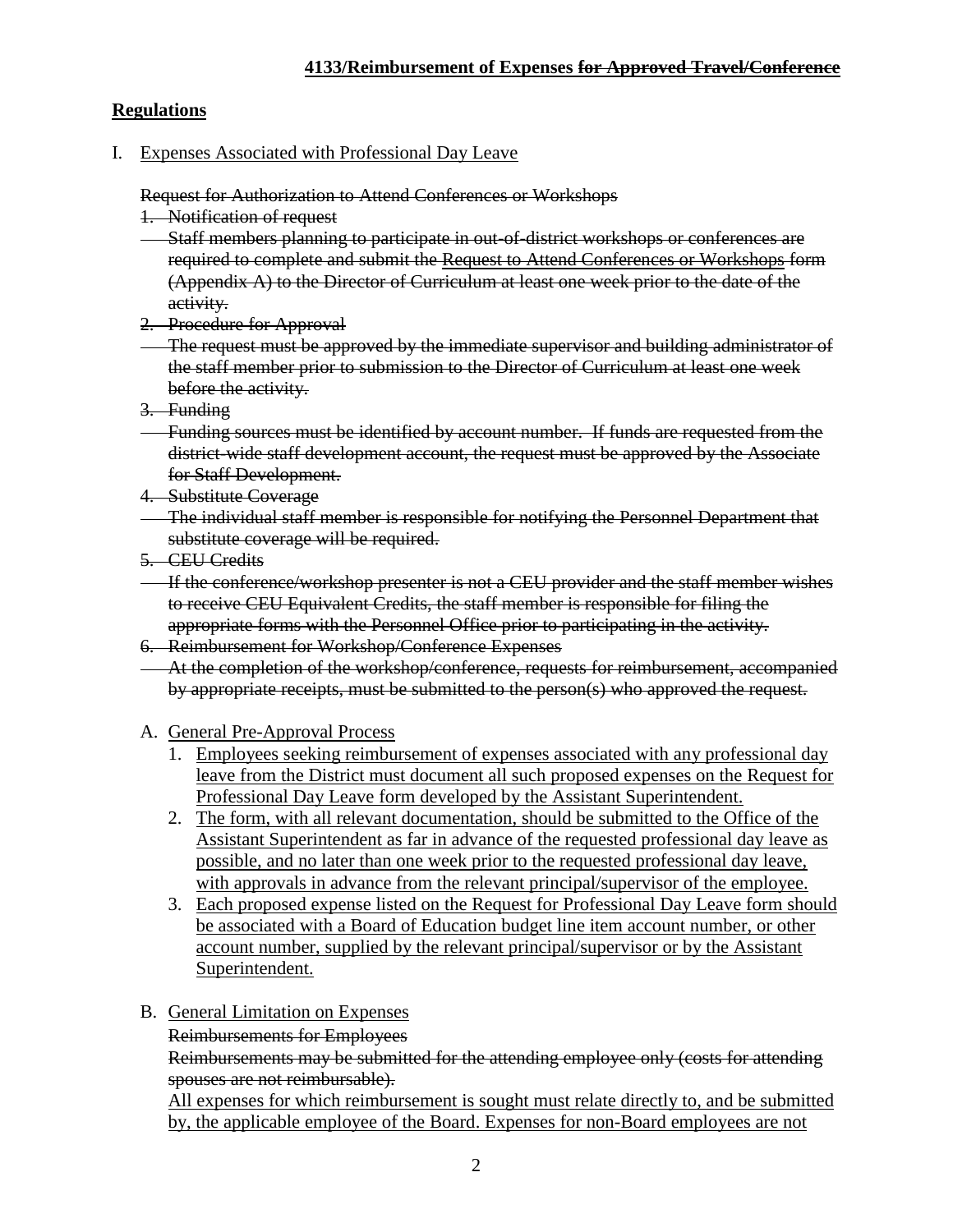reimbursable. Employees are responsible for providing documentation clearly indicating their individual expenses.

- C. Specific Procedures for Expenses Related to Registration Fees
	- Allowable Expenses

A receipt or other invoice-like document must always be provided. Conference reimbursements must be settled immediately upon return.

- 1. When necessary and pre-approved, registration fees must be paid by staff in the Office of the Assistant Superintendent, except in emergency circumstances, in which case the Assistant Superintendent will advise the employee of the procedures to follow for purchase and documentation.
- 2. If registration fees must be paid by the employee, the employee must provide, for reimbursement, an original receipt and paid credit card statement if possible within 10 business days of return to the District, and in no case later than 30 calendar days after return to the District.
- D. Specific Procedures for Expenses Related to Transportation

### Airline Travel

Staff members are required to use coach or economy class fares for domestic travel. (Purchasing tickets in advance when possible and convenient to take advantage of lower rates and use of Frequent Flyer rates are also recommended). When submitting receipts for reimbursement, include copy of related plane tickets with clear documentation of amount paid (statements from travel agencies are not acceptable). When electronic ticketing is used, a copy of the staff member's subsequent charge card billing receipt will be acceptable.

## Travel Insurance

Any purchase of business travel insurance is at personal expense.

- 1. Airline Travel
	- i. When necessary and pre-approved, airline travel must be arranged in conjunction with the Business Manager in order to achieve the most competitive rates available for the employee's planned travel.
	- ii. Purchase of tickets must be done by staff in the Business Office or the Office of the Assistant Superintendent, except in emergency circumstances, in which case the Business Manager will advise the employee of the procedures to follow for purchase and documentation.
	- iii. Potential purchase of travel insurance will be discussed with the Business Manager, and approved on a case-by-case basis.
- 2. Auto Rental

Staff members are authorized to rent intermediate or compact size automobile on business trips when economy, convenience, and a specific situation require their use instead of public transportation. Travel charges to and from the airport must always be based upon minimal costs. Private limousine fees are not acceptable.

- i. When necessary and pre-approved, auto rental must be selected by the employee based on the most competitive rates available for the employee's planned travel.
- ii. The employee must provide, for reimbursement, an original receipt and paid credit card statement if possible within 10 business days of return to the District, and in no case later than 30 calendar days after return to the District.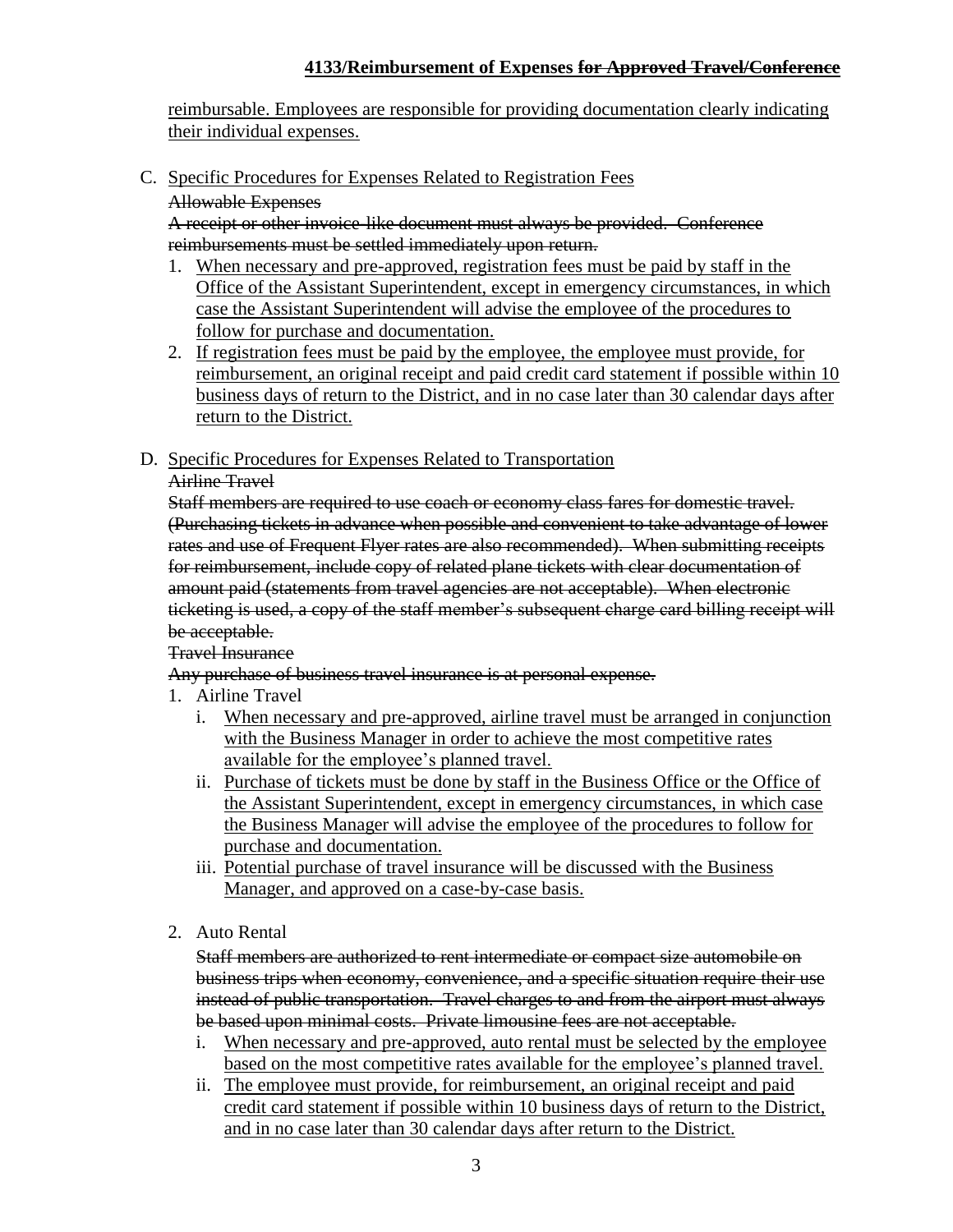3. Personal Automobile Use

# Auto Mileage

- i. When necessary and pre-approved, employees will be reimbursed for mileage incurred through use of their personal automobile at the rate set by the Internal Revenue Service, provided, on a regular work day, that such mileage exceeds the distance the employee regularly travels to his/her worksite.
- ii. Requests for mileage reimbursement must indicate, using the Professional Day Leave Personal Automobile Use form developed by the Business Office, date, destination traveled from, and destination traveled to, with documentation attached supporting the distance between locations. Mileage reimbursement requests must be filed if possible within 10 business days of return to the District, and in no case later than 30 calendar days after return to the District.
- 4. Other Modes/Costs of Transportation
	- i. When necessary and pre-approved, employees will be reimbursed for the costs of other modes of transportation, as well as for the costs of necessary tolls and parking fees.
	- ii. The employee must provide, for reimbursement, an original receipt and, as applicable, a paid credit card statement if possible within 10 business days of return to the District, and in no case later than 30 calendar days after return to the District.

Receipts for all tolls and garage/lot parking fees must be included.

E. Specific Procedures for Expenses Related to Meals

Receipts for all meals must always be provided. If the meal cost is for more than one person, names of (the) other guests and the purpose for the reimbursable meal must also be included on the restaurant's bill. For conferences requiring an overnight stay reasonable daily meal expenditures of up to \$40 will be allowed for single person charges. Meals for single day conferences are limited to \$20 per staff member.

- 1. When pre-approved, employees will be reimbursed for the costs of meals, as well as for the costs of gratuities not to exceed 15%. The total cost of meal reimbursement for a single-day conference will not exceed \$20 per day, and the total cost of meal reimbursement for a multiple-day conference will not exceed \$40 per day. No cost related to alcohol will be reimbursed.
- 2. The employee must provide, for reimbursement, an original receipt and paid credit card statement if possible within 10 business days of return to the District, and in no case later than 30 calendar days after return to the District.
- F. Specific Procedures for Expenses Related to Lodging Motel/hotel selected should be those that are well established, reasonable in price, and conveniently located in relation to the staff member's conference activity. Rooms should be at single rate. Luxury hotels are to be avoided. Original documentation for daily (or weekly) hotel charges must be included.
	- 1. When necessary and pre-approved, overnight accommodations must be selected by the employee based on the most competitive rates available for the employee's planned travel.
	- 2. Purchase of accommodations must be done by staff in the Business Office or the Office of the Assistant Superintendent, except in emergency circumstances, in which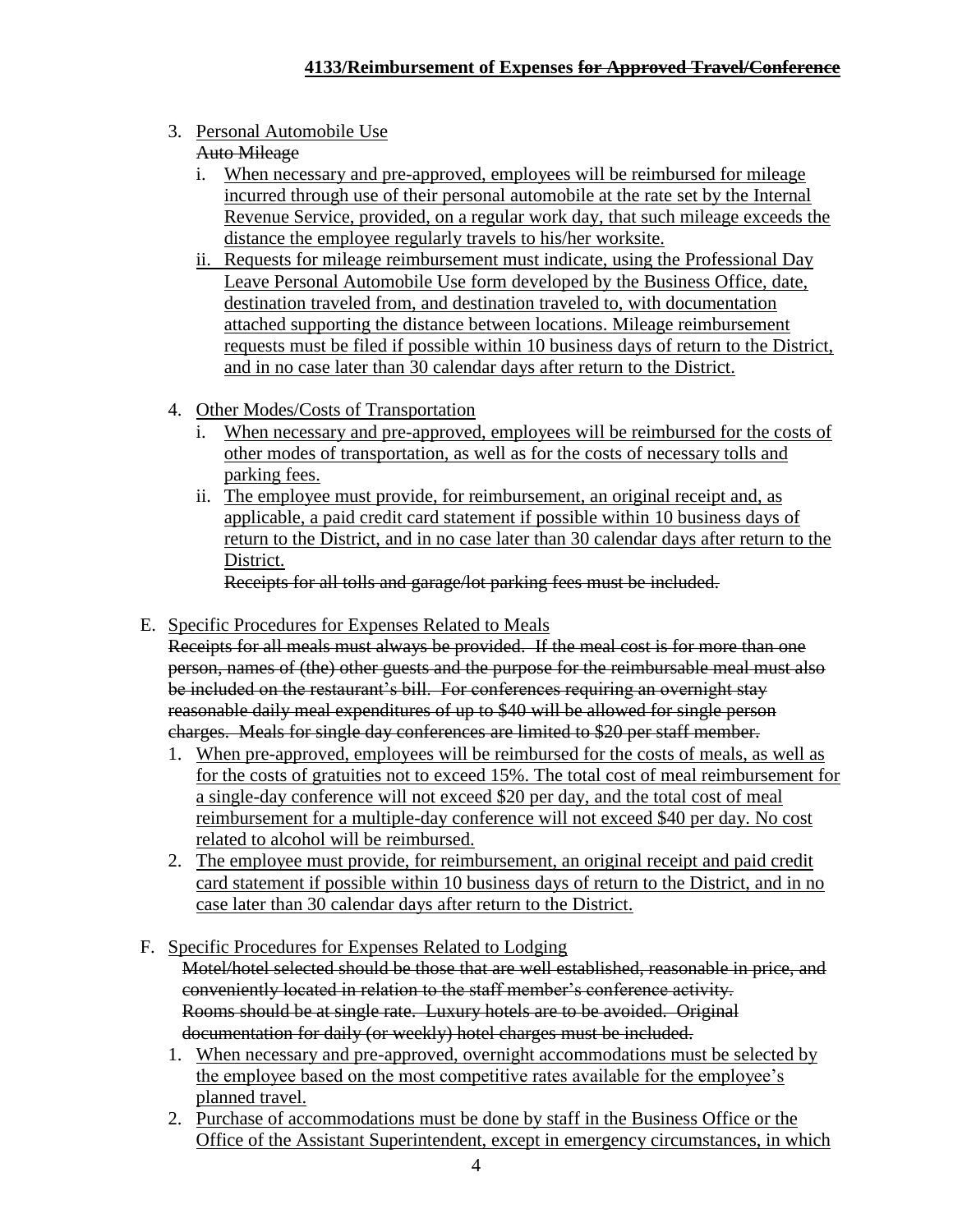case the Business Manager will advise the employee of the procedures to follow for purchase and documentation.

II. Expenses Associated with General Mileage Reimbursement

Staff members shall be reimbursed for the use of their automobile at the rate set by the Internal Revenue Service for business mileage deductions.

Mileage reimbursement requests must always indicate destination traveled to (and from) as well as the date of travel. Mileage reimbursement requests should be filed monthly.

- A. Employees will be reimbursed for mileage incurred through use of their personal automobile at the rate set by the Internal Revenue Service for work-related travel under the following circumstances:
	- 1. Travel, on a regular workday, from the employee's regular worksite to another worksite as part of the employee's regular schedule.
	- 2. Travel, on a regular workday, from the employee's regular worksite to another worksite, and back if necessary, as required or pre-approved by the Superintendent, the Assistant Superintendent, or the employee's direct supervisor.
	- 3. Travel, on a non-workday, from the employee's home to a worksite, and back, as required or pre-approved by the Superintendent, the Assistant Superintendent, or their designee.
- B. Requests for mileage reimbursement must indicate, using the Itinerant Travel form developed by the Business Office, date, destination traveled from, and destination traveled to, with documentation attached supporting the distance between locations. General mileage reimbursement requests must be filed if possible within 10 business days of the end of each month.

A. Included

- 1. Required attendance at meetings called by the Superintendent or other designated administrator.
- 2. Attendance at evening, non-school day or out-of-town pupil activities. (Number of staff members required to attend to be determined by the Principal in conjunction with the Superintendent or other designated administrator.)
- 3. Interschool or special school-connected travel if necessary to perform duties. (Number of staff members required to attend to be determined by the Principal in conjunction with the Superintendent or other designated administrator.
- 4. Institutional membership activities (i.e. CAS, NEASSC) or professional association activities (i.e. ESPAC, NASSP) approved in advance by the Superintendent or other designated administrator.
- 5. Attendance at Board of Education meeting determined by the Principal, Superintendent or other designated administrator.
- 6. Any other reason approved in advance by the appropriate member of the office of the Superintendent.
- B. Excluded
	- 1. P.T.A., P.T.S.A., and P.T.A. Council meetings and related activities.
	- 2. Board of Finance, Town Council or other meetings called by a town agency unless attendance is requested.
	- 3. Any meeting or activity (not directly connected with the staff member's role) attended voluntarily or without the advance approval of the appropriate member of the office of the Superintendent.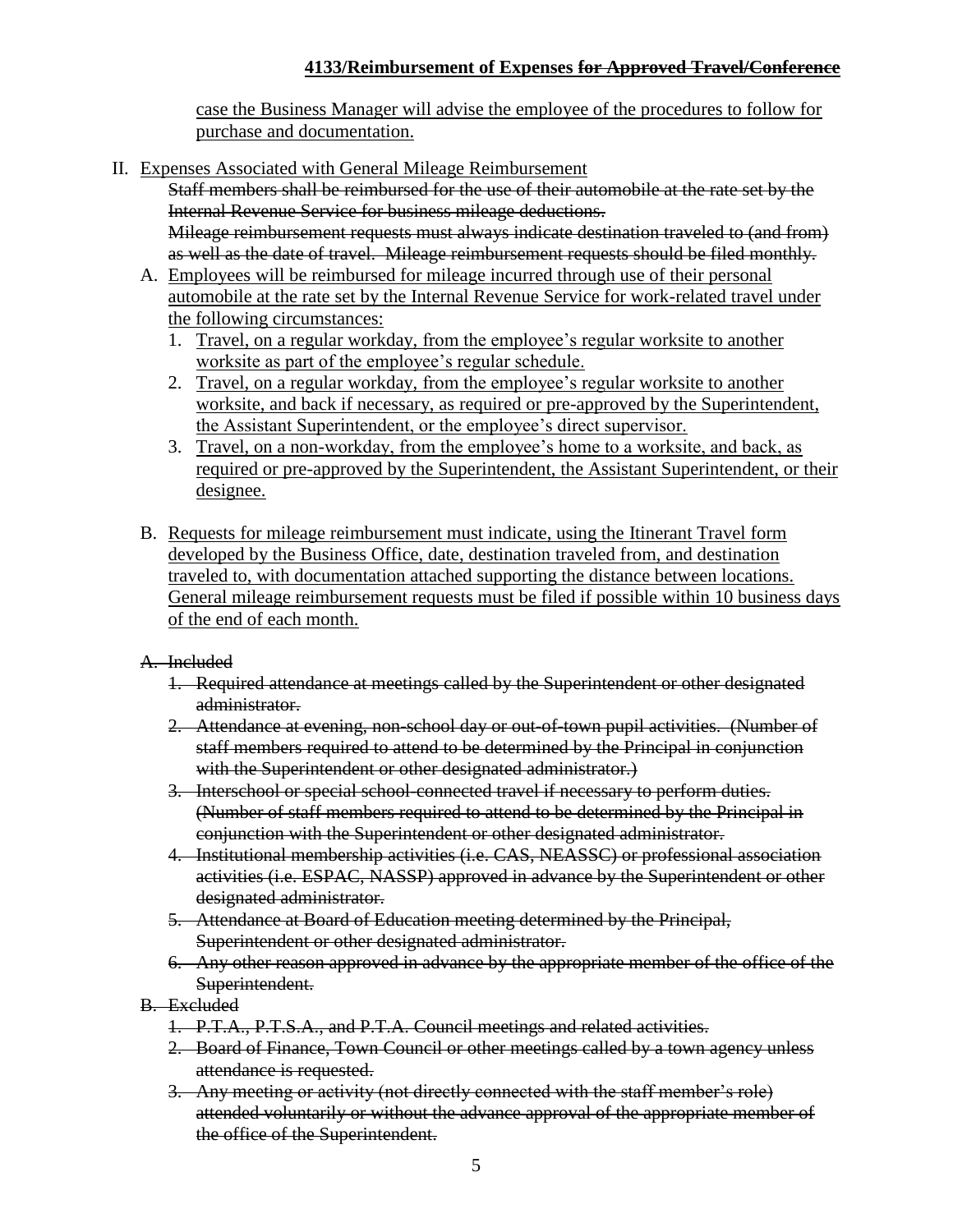APPENDIX A

#### TRUMBULL PUBLIC SCHOOLS TRUMBULL, CONNECTICUT

### **Request for Authorization to Attend Conferences or Workshops**

| Name and the state of the state of the state of the state of the state of the state of the state of the state of the state of the state of the state of the state of the state of the state of the state of the state of the s |                                                                                                                                                                                                  |
|--------------------------------------------------------------------------------------------------------------------------------------------------------------------------------------------------------------------------------|--------------------------------------------------------------------------------------------------------------------------------------------------------------------------------------------------|
|                                                                                                                                                                                                                                |                                                                                                                                                                                                  |
|                                                                                                                                                                                                                                |                                                                                                                                                                                                  |
|                                                                                                                                                                                                                                |                                                                                                                                                                                                  |
| <b>Goal to be Addressed:</b>                                                                                                                                                                                                   | <u> 1989 - Johann Stoff, deutscher Stoffen und der Stoffen und der Stoffen und der Stoffen und der Stoffen und d</u><br>____ District ___________ Building _________ Program ________ Individual |
|                                                                                                                                                                                                                                | <u> 1989 - Johann Stoff, deutscher Stoffen und der Stoffen und der Stoffen und der Stoffen und der Stoffen und der</u>                                                                           |
|                                                                                                                                                                                                                                | How will the activity enhance your knowledge, skills, and professional competence?                                                                                                               |
| colleagues, and/or district colleagues?                                                                                                                                                                                        | How do you plan to share the information from the activity with your administrator, school                                                                                                       |
|                                                                                                                                                                                                                                |                                                                                                                                                                                                  |
|                                                                                                                                                                                                                                | NOTE: Requests are to be submitted to the principal or supervisor, then forwarded to Director                                                                                                    |

of Curriculum at least one week prior to the date of the activity.

**Over**